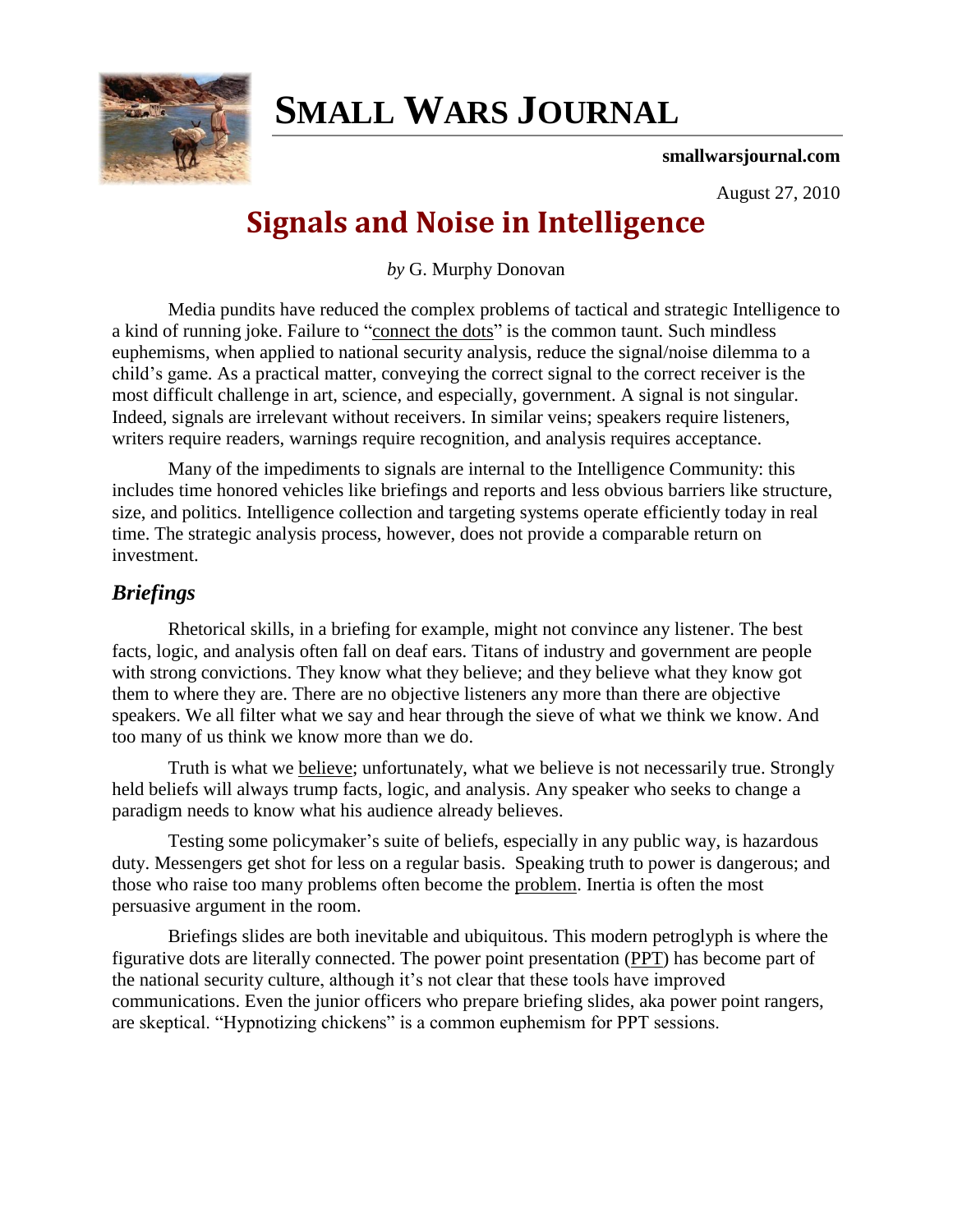#### *Reports*

All of what might be said about the spoken signal is also true about the written word – and worse still. At first glance, a document might seem more concrete and credible than a briefing. This is an illusion.

With a briefing, there is at least a specific audience for the message; the written word provides no such assurances. All you can ever say about the written word is who received it, not who read it. The fact that any document was delivered to 'such and such' a policymaker's office is often meaningless. Titans are buried in paper and electronic mail every day. There are few, if any, feedback mechanisms that allow us to know who read, understood, or might have agreed with a written report. Even legislators seldom read the laws to which they contribute and for which they vote.

An 'after action' report might be an exception, though not necessarily a good one. With these, the signal is clearly separated from the noise. Here specific actions are recommended to specific policymakers; and some up or down judgment usually follows – usually after the damage has been done. The *9/11 Commission [Report](http://www.9-11commission.gov/)* (2004) is an example.

Yet the clarity of post facto deliberations is often undermined by hasty judgments, added complexity, and more ambient noise. The *Homeland Security [Act](http://www.dhs.gov/xlibrary/assets/hr_5005_enr.pdf)* (2002) and the *Intelligence Reform and Prevention of Terrorism [Act](http://www.nctc.gov/docs/pl108_458.pdf)* (2004) are examples. The net result of these well intended fixes was the creation of three new stovepipes; the Department of Homeland Security (DHS), the Director of National Intelligence (DNI), and the National Counterterrorism Center (NCTC). How more layers in a 16 agency Intelligence Community (IC) reduce the signal to noise ratio remains a cipher to most observers. And burying the most economical military service, the Coast Guard, under a non-military bureaucracy (DHS) beggars any notions of operational prudence – offensive or defensive.

Special commissions and ad hoc committees may be inevitable and their recommendations may be significant. Unfortunately, their deliberations are not remotely connected to any known science.

When the diverse fail to converse, post facto commissions or study groups usually come to the same two conclusions; expand and reorganize. The 'usual suspects' seldom suggest that less might be more. Arguing for fewer boats is not the way sailors become admirals. Unfortunately, increasing size, complexity, and cost (or shuffling the deck chairs) does little to coordinate the uncoordinated or reduce the noise level in warning systems.

#### *Warnings*

The nexus of Intelligence is warning. All other national security functions might be irrelevant if warning fails. The attacks against the World Trade Center and the Pentagon were catastrophic warning failures. Four targets were selected by *al Qaeda* and four targets were destroyed. The Islamist offense was as efficient as our defense was deficient. Warning signals get lost or unrecognized in the noise of everyday bureaucratic traffic. After action reports often isolate those lost signals, yet those same reports (aka 'shots from the grave') seldom make serious recommendations about eliminating the noise.

Roberta [Wohlstetter'](http://www.nytimes.com/2007/01/11/obituaries/11wohlstetter.html)s (1912-2007) military intelligence study, Pearl Harbor; Warning and Decision (1962), is required reading for most entry level Intelligence professionals, yet there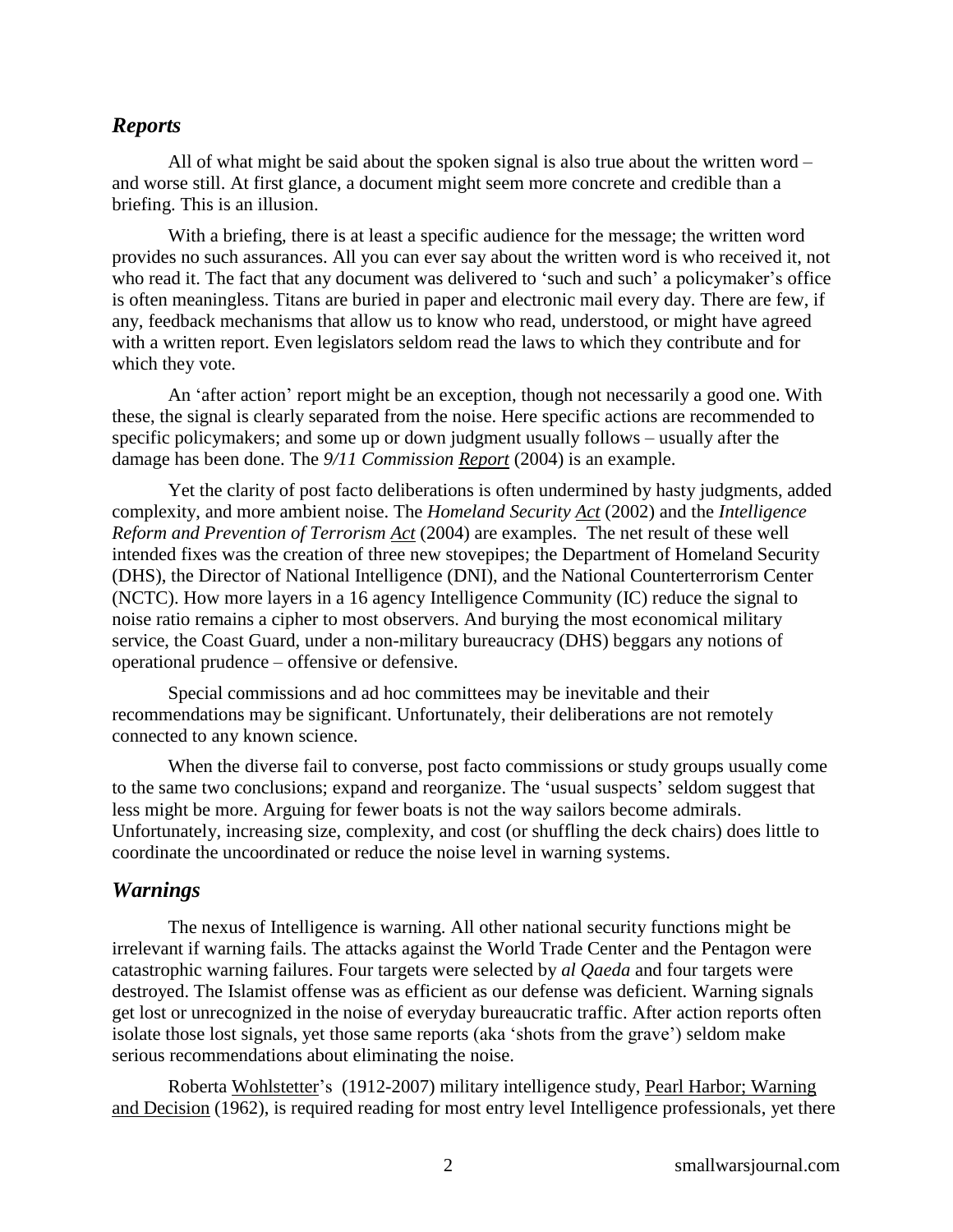is little evidence that her cautionary classic has had a lasting impact on Intelligence praxis. The proliferation of Intelligence agencies since Mrs. Wohlstetter's day may have increased the ambient noise within the IC by orders of magnitude. If [spending](http://www.washingtonpost.com/wp-dyn/content/article/2009/09/16/AR2009091603208.html) is a measure of complexity, the Intelligence budget has trebled in less than a decade. The IC now employs nearly a quarter million souls at a cost of 75 billion dollars per annum. The Director on National Intelligence (DNI) claims that ten thousand analysts are working the terror problem alone. Indeed, terrorism has become a cash cow for academics, think tanks, and government agencies.

#### *Analyses*

Warning signals might be likened to tripwires, while formal analyses might be compared to the prepared defenses behind the wires. All the right signals might be detected, yet the message might still be undone by; existing analysis, the conventional wisdom, or expectations. Outdated analyses and estimates create ambient noises of their own and they often taint perceptions. Several recent studies suggest that "experts" too close to any subject often develop blind spots, an unwillingness or inability to see new or contradictory evidence. Believers do not suffer apostates gladly.

And with new analysis, bridging the gap between analysis and acceptance is a crucial step seldom taken. Few analysts make good salesmen; and managers of analytical processes are not inclined to rock the boat.

The space between analyst and process manager is often filled by "talking dogs." The talking dog is usually an articulate soul who does justice to a suit or military uniform. A briefer may not have any relevant expertise, but they can usually be trusted to stay on message.

The 2002 National Intelligence Estimate [\(NIE\)](http://www.fas.org/irp/congress/2003_cr/h072103.html) on Iraq might represent a case study of these phenomena. This assessment provided the 'substance' for Secretary of State Colin Powell's [presentation](http://www.cnn.com/2003/US/02/05/sprj.irq.powell.transcript/) before the UN (6 February 2003) in the run up to the second Iraq war. Unfortunately, like many bureaucratic products, this estimate was a "wet finger;" an estimate that catered to expectations, not facts or reasonable analysis. Such reports are common to all bureaucracies, yet they are much more consequential in the national security arena. The fruit of that 2002 poisoned tree is yet to ripen. How the IC treats the genuine nuclear threat next door in Iran is a story yet to be told.

Beyond the inherent difficulties of oral, written, or analytical mediums; the noise problem in the IC is also structural and political. Technological band aids, additional personnel, and bigger budgets are unlikely remedies for these man-made, self inflicted aliments.

#### *Structural Noise*

The structural problem, simply stated, is [size;](http://www.intelligence.gov/about-the-intelligence-community/) 16 agencies, 18 layers if the penultimates are counted. The "stovepipe" problem is compounded by internal layering within each agency and complicated by the various agency specific; information systems, clearance levels, and classification types.

A "secret" world will always be at odds with the free flow of information. In this respect, Intelligence reports and studies labor under a unique handicap. The gauntlet that signals and analysis must run in such a maze is formidable.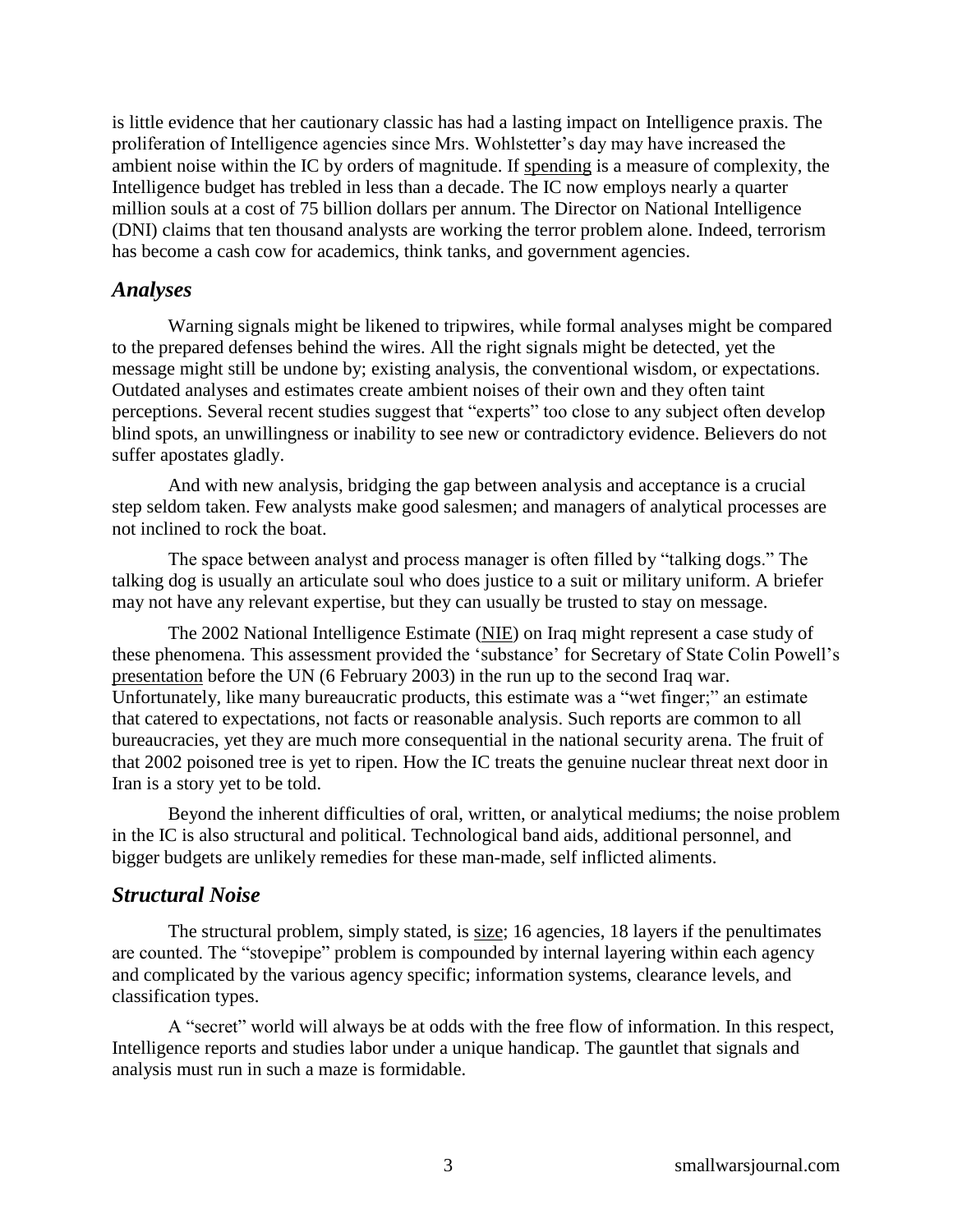Part of the problem is historical; Intelligence is a complex of institutions built by events not design. DHS is the latest example of Lincoln Log engineering. Much of what flourishes year to year in the IC is redundant, superfluous, and dangerously opaque. Signals attempting to navigate obdurate bureaucracies encounter obstacles at every level; and the ambient noise is deafening.

These vertical structures often become institutional cultures for all manner of human foibles. Each layer inevitably creates its own gatekeepers and apparatchiks; ‗not on my watch,' ‗not invented here,' ‗not my job,' and ‗not without our chop' are just some of the examples of attitudinal barricades. Such culture infests every large bureaucracy and the IC is no exception.

No doubt every agency is born of good intentions, but over time the institution often becomes the enemy of the idea. Tenure and survival too often become the dominant idioms of large enterprises, especially governmental departments. Intelligence has not defined the IC today so much as the IC has defined what passes for "intelligence."

The modern enemy is nimble, mobile, decentralized, economical, lean, mean, and effective. For the moment, the national security community that seeks to track this quarry is none of these.

#### *Political Noise*

And all of what the IC does is colored by politics. To argue otherwise is dishonest or naïve. The question is not whether, but how much. It is no accident that every Intelligence agency falls under the Executive Branch. Intelligence is a traditional servant of policy.

In the wake of WW11, the father of modern national estimates, Sherman [Kent](https://www.cia.gov/library/center-for-the-study-of-intelligence/csi-publications/books-and-monographs/sherman-kent-and-the-board-of-national-estimates-collected-essays/1tribute.html) (1903- 1996), sought to sustain the integrity of analysis by keeping a discrete distance between policy and Intelligence. Situating CIA in the Virginia woods may have been part of that stratagem. Today there are few measures for how well the barrier between Intelligence and policy has been maintained.

We like to think that analyses or research is driven by scientific method; a rigorous consideration of facts, logic, and research – untainted by bias or subjectivity. Unfortunately, original research requires resources, special talents, and time. Policymakers, driven by events, rarely have the patience or time for rigor. As a consequence, most of what we call research or study, in or outside of government, is actually "derivative," a polite euphemism for junk science. The "hot wash-up" is the rule, not the exception, in the worlds of Intelligence and politics.

And politics is the most persistent noise surrounding Intelligence analysis and reporting. Clearly, policymakers have bigger fish to fry than Intelligence, but no policy is well served by flaccid or cautious analysis. Fear is a very loud ambient noise. The blizzard of euphemisms coming from the policy community today looks a lot like fear.

[Euphemisms](http://pajamasmedia.com/rogerlsimon/2010/01/03/the-terror-war-and-the-double-euphemism/) usually have two purposes; masking a painful truth or attempting to change the subject. Rhetorical contortions are commonly used to avoid naming two combat fronts a "war." This distortion is compounded by efforts to separate these wars and the world-wide antiterror campaign from Islam and Islamists. Such mixed signals are sending cautionary ripples through the analytical community. Trying to speak or write about the struggle with Islamists without mentioning Islam or Muslims is a little like attempting to eradicate malaria by ignoring mosquitoes.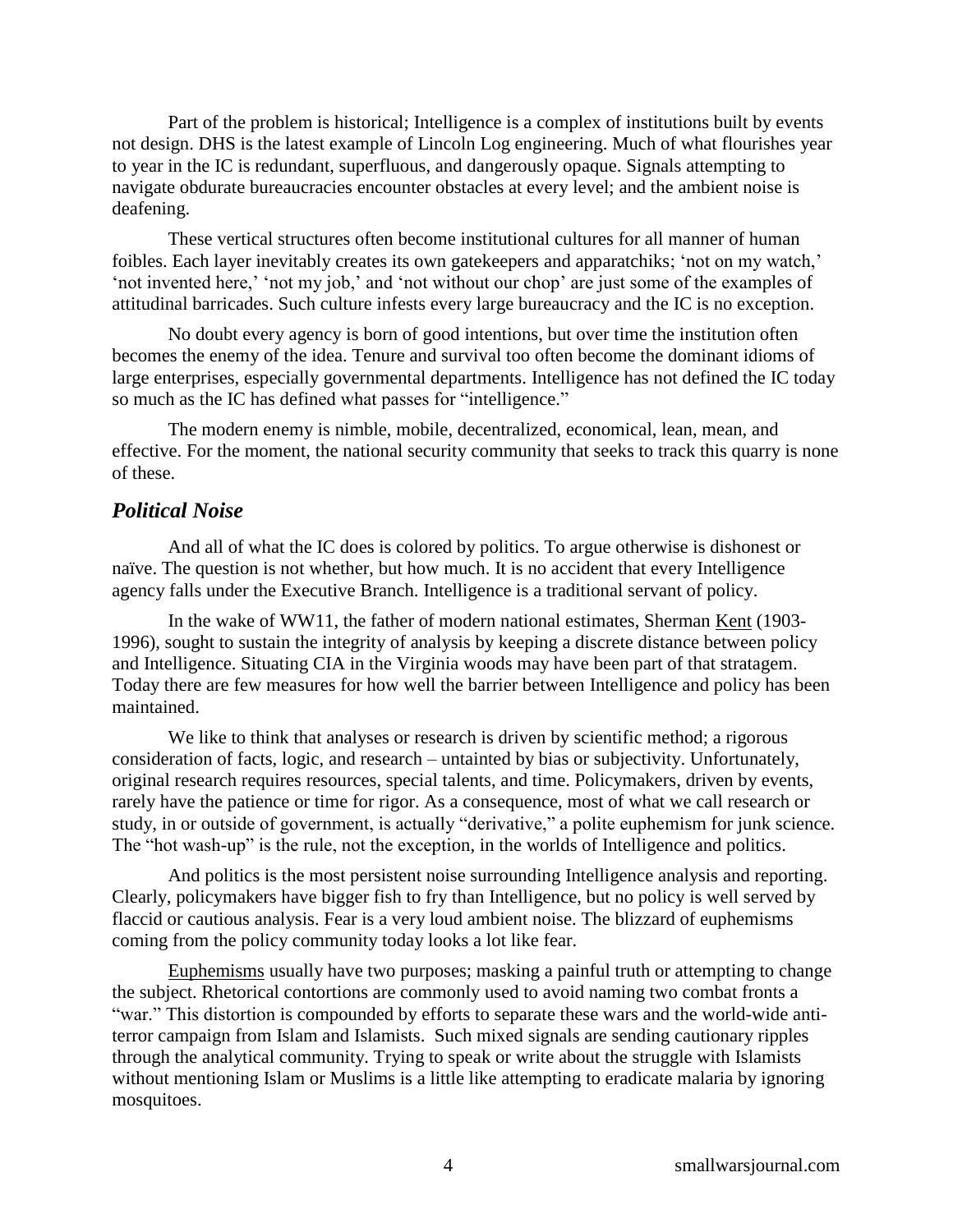Obscuring the threat is not without opportunity costs. As the chief of USAF Intelligence put it, in an [email,](http://www.wired.com/dangerroom/2009/12/us-general-blame-taliban-media-for-afghan-civilian-deaths/) to an editor of *WIRED* Magazine on 9 December 2009:

The number one cause of civilian casualties in Afghanistan is the Taliban — not air power. Human Rights Watch has [verified](http://www.hrw.org/en/reports/2008/09/08/troops-contact-0) that the Taliban kills three to four times more civilians than ISAF air and ground forces combined. More often than not, these deaths are deliberate….It is curious that it appears there is more ink spent on casualties from air attacks than there is on the criminality and violation of the ethical tenets of 'Islam' (sic) that occurs daily as a result of Taliban actions.

Lt. Gen. Dave Deptula's concerns were underscored by a more formal, but equally candid, [report](http://www.cnas.org/files/documents/publications/AfghanIntel_Flynn_Jan2010_code507_voices.pdf) from Afghanistan written by Maj. Gen. Mike Flynn, chief of ISAF Intelligence, and published by The Center for a New American Security on 4 January 2010:

Our senior leaders - the Chairman of the Joint Chiefs of Staff, the Secretary of Defense, Congress, the President of the United States - are not getting the right information to make decisions with ... The media is driving the issues. We need to build a process from the sensor all the way to the political decision makers.

A casual reading of these two reports from senior Military Intelligence officers reveals two clear signals. Instead of defining the enemy; we are at risk of being defined by our opponents. The second signal is even more ominous; the Media, not good Intelligence, appears to be driving the policy process.

The differences between the generals in the field and the politicians became an open wound with the recent resignation of the ISAF commander in Afghanistan. What soldiers like Stanley McChrystal lack in tact is seldom redeemed by [candor.](http://www.americanthinker.com/2010/06/who_betrays_us.html)

Nonetheless, these alarms are symptoms of a crisis of confidence, a growing sense among taxpayers that many very expensive public [institutions](http://www.washingtonpost.com/wp-dyn/content/article/2010/02/10/AR2010021004708.html) simply do not work. The Intelligence Community is one of those institutions.

Great research is done in small batches; usually a small group of sharply focused world class experts. And great writing is usually done by a single hand; a hand unencumbered by layers of second guessers. Such requirements are seldom satisfied in the national estimative process. With Intelligence, peer review is too often confused with institutional consensus.

And even those 'hot washups'' will always be surrounded by some level of ambient noise. But, introduced uncertainty is another matter. No decision is well served by ambiguity or doubt. Policy pronouncements masked in a veil of euphemisms may placate real or imagined foes, but such uncertainty tends to confuse the home team

#### *Epilogue*

Vacuums of ignorance are often filled by beliefs; beliefs that might not be true. The purpose of Intelligence is to warn, define the threat, and challenge false paradigms. If policymakers prefer wishful thinking, Intelligence must persist to undo these illusions. Indeed, Intelligence must take the final step – bridge that gap between analysis and acceptance. Trivial euphemisms like "connect the dots" undermine both the difficulties and seriousness of the problem. Words matter.